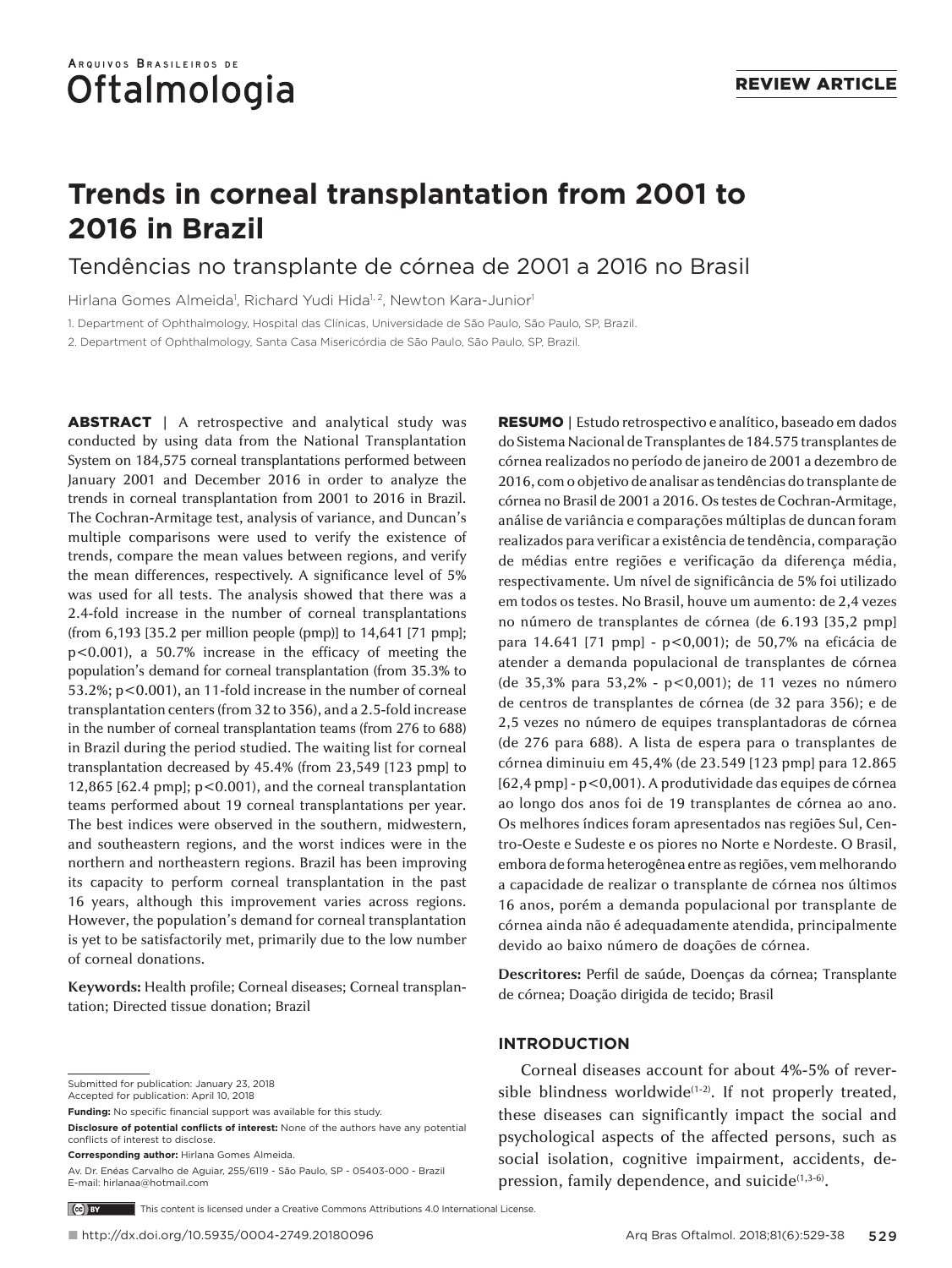Corneal transplantation (CT), an effective treatment for several serious corneal diseases, primarily aims at restoring corneal transparency<sup>(7-9)</sup>. Good postoperative visual results are attributed to the use of advanced surgical paraphernalia such as wires with thinner diameters, thinner needles, precise surgical materials, surgical microscopy with good image definition, knowledge of endothelial function, and femtosecond laser(10-12).

The United States is a world reference for performing CT: In 2016, 62 eye banks were registered, 136,318 corneas were donated, and 82,994 CTs were performed in the country. The Eye Bank Association of America, founded in 1961, is a not-for-profit organization of eye banks dedicated to the restoration of sight through the promotion and advancement of eye banking<sup>(13)</sup>. In the United States, patients pay for the processing and transplantation costs either out of pocket or through health insurance plans, with the exception of very poor patients who benefit from government programs<sup>(14)</sup>.

Founded in 1997, the Sistema Nacional de Transplantes (SNT) is part of the Brazil's Ministry of Health responsible for the control and monitoring of all stages of  $CT^{(15)}$ . The Sistema Único de Saúde (SUS), Brazil's publicly funded healthcare system, finances more than 95% of transplantations and provides a partial subsidy on immunosuppressive drugs for all patients. The SUS covers the entire cost of the family interview, recovering a healthy cornea, and processing the recovered cornea by the eye bank; under no circumstances does the patient pay for a donated cornea. Patients who choose to undergo surgery outside the accredited SUS network can use their health insurance or pay out of pocket. Over the years, the official amount paid by the Brazilian government has remained the same despite high inflation rates<sup>(14)</sup>.

In the Brazilian literature, few studies have investigated the process of donation, collection, storage, and distribution of tissues in Brazil for the purpose of identifying errors, minimizing difficulties, and improving national results(14,16-22).

This review aims to analyze the trends in CT from 2001 to 2016 in Brazil.

#### **METHODS**

This study adhered to the tenets of the Declaration of Helsinki and was approved by the Institutional Review Board/Ethics Committee of the Hospital das Clínicas da Faculdade de Medicina da Universidade de São Paulo (protocol number 099/14, session 04/16/2014).

A descriptive, retrospective database review was performed by the author between October and December 2017. The data for 184,575 corneal transplants performed between January 2001 and December 2016 were retrieved from the computer database of SNT<sup>(15)</sup>.

The following variables were analyzed in Brazil and Brazilian regions for each year: (1) number of CTs; (2) number of CTs per million people (pmp); (3) number of CT centers; (4) number of CT teams; (5) number of individuals on the waiting list for CT in December; and (6) number of individuals on the waiting list for CT pmp.

The Brazilian regions studied were categorized as follows: North, Northeast, Midwest, Southeast, and South. These regions are shown in the geographical map of Brazil in appendix 1.

From 2001 to 2009, SNT used the Brazilian population determined from the 2000 Brazilian Institute of Geography and Statistics  $(IBGE)^{(23)}$  census to calculate pmp rates in Brazil and in the Brazilian regions. The population from 2010 to 2014 was based on the 2010 IBGE census. From 2015 onward, SNT used the modified annual population rate estimated by IBGE. As the population number interferes directly with the values used and the analysis performed, the TC pmp rate and the number of patients in the waiting list pmp were recalculated in October 2017 for the present study by taking into consideration the population estimated by the IBGE since 2001, which is closer to reality.

The indicator of the efficacy of meeting the population demand for CT (DCT) expressed as a percentage was



**Appendix 1.** Geographical map of Brazil.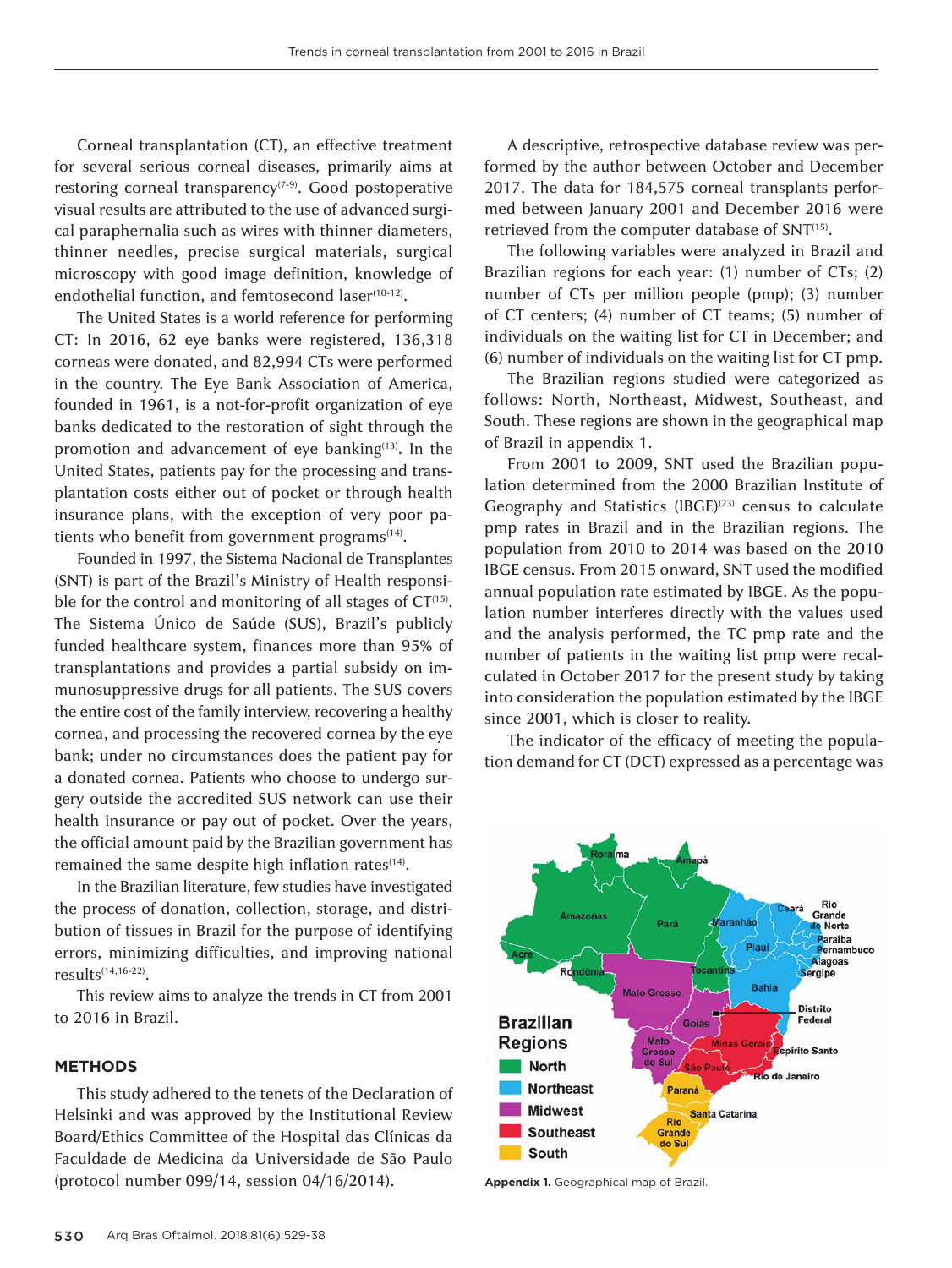calculated based on the following ratio:  $DCT = CT / CT$ + WL, where CT is the number of CTs performed per year and WL is the number of individuals on the waiting list for CT in December of each year.

The number of patients on the waiting list for CT from 2001 to 2007, necessary to calculate the DCT for those years, was not disclosed by SNT. Therefore, the DCT for those years was not calculated in this study.

The productivity indicator of CT teams (P) was calculated based on the following ratio:  $P = CT/MT$ , where CT is the number of CTs performed per year and MT is the number of CT teams per year. Decimal places were not included in the productivity indicator of the CT teams; thus, decimal values greater ≥5 were rounded up and values <5 were not considered. Data that were not provided by SNT are indicated in the tables 1 and 3.

Quantitative variables were expressed as absolute values. Trend verification for the series of CT pmp number, waiting list pmp, and DCT was performed by using the Cochran-Armitage test. Comparison of the mean CT pmp number, waiting list pmp, productivity of CT teams, and DCT by region during the period studied was performed by using Analysis of Variance (ANOVA). When a difference of means was identified, Duncan's multiple comparisons were used to identify Brazilian regions with different means, maintaining the level of global significance.

A significance level of 5% was used for all statistical tests. The Cochran-Armitage test was performed using the statistical software SAS 9.3 and other analyses were performed using SPSS v20.0. For the construction of charts and tables, Microsoft Excel® 2010 software was used.

# **RESULTS**

Table 1 shows the number of annual CTs, number of CT pmp, number of individuals on the waiting list for CT, number of individuals on the waiting list for CT pmp, efficacy of meeting the demand for CT (DCT), number of CT centers, number of CT teams, and productivity of CT teams from 2001 to 2016 in Brazil. SNT did not provide data regarding the number of individuals on the waiting list for CT from 2001 to 2007; therefore, it was impossible to calculate the DCT/Y for these years.

There was a 2.4-fold increase in the number of CTs (from 6,193 [35.2 pmp] to 14,641 [71 pmp]; p<0.001)

Table 1. Number of corneal transplantations, number of corneal transplantations per million people, waiting list for the procedure, waiting list for the procedure per million people, efficacy of meeting the demand for corneal transplantation, number of corneal transplantation centers, number of corneal transplantation teams, and productivity of corneal transplantation teams from 2001 to 2016 in Brazil

| Year | <b>Transp</b> | Trans/pmp | <b>Waiting</b> | Waiting/pmp | $DCT$ (%) | <b>Centers</b> | <b>Teams</b> | Prod                     |
|------|---------------|-----------|----------------|-------------|-----------|----------------|--------------|--------------------------|
| 2001 | 6,193         | 35.2      | <b>NA</b>      | <b>NA</b>   | <b>NA</b> | 32             | 276          | 22                       |
| 2002 | 6,556         | 36.8      | <b>NA</b>      | NA          | NA        | 172            | 526          | 12                       |
| 2003 | 7,556         | 41.8      | <b>NA</b>      | <b>NA</b>   | <b>NA</b> | 182            | 587          | 13                       |
| 2004 | 8,394         | 45.9      | <b>NA</b>      | <b>NA</b>   | NA        | 200            | 645          | 13                       |
| 2005 | 9,970         | 53.8      | <b>NA</b>      | <b>NA</b>   | <b>NA</b> | 207            | 609          | 16                       |
| 2006 | 10,382        | 55.4      | NA             | NA          | NA        | 222            | 622          | 17                       |
| 2007 | 11,419        | 60.3      | <b>NA</b>      | <b>NA</b>   | <b>NA</b> | 233            | 586          | 19                       |
| 2008 | 12,825        | 67.0      | 23,549         | 123.0       | 35.3      | 242            | 618          | 21                       |
| 2009 | 12,723        | 65.7      | 23,756         | 122.7       | 34.8      | 254            | 626          | 20                       |
| 2010 | 12,923        | 66.1      | 21,883         | 111.9       | 37.1      | 268            | 663          | 19                       |
| 2011 | 14,838        | 75.2      | 17,559         | 89.0        | 45.8      | 280            | 649          | 23                       |
| 2012 | 15,141        | 76.0      | 10,249         | 51.4        | 59.6      | 292            | 670          | 23                       |
| 2013 | 13,765        | 68.5      | 8,608          | 42.8        | 62.3      | 306            | 664          | 21                       |
| 2014 | 13,456        | 66.4      | 10,734         | 52.9        | 55.6      | 331            | 681          | 20                       |
| 2015 | 13,793        | 67.5      | 12,686         | 62.0        | 52.0      | 355            | 671          | 21                       |
| 2016 | 14,641        | 71.0      | 12,865         | 62.4        | 53.2      | 356            | 688          | 21                       |
| p    |               | < 0.001   |                | < 0.001     | < 0.001   |                |              | $\overline{\phantom{a}}$ |

p value= Descriptive level of the Cochran-Armitage test for trend.

Transp= number of corneal transplantations; Trans/pmp= number of corneal transplantations per million people; Waiting= number of individuals on the waiting list in December of each year for the procedure; Waiting/pmp= number of individuals on the waiting list in December of each year for the procedure per million people; DCT= efficacy of meeting the demand for corneal transplantation in percentage; Centers= number of corneal transplantation centers; Teams= number of corneal transplantation teams; Prod= productivity of corneal transplantation teams; NA= not available.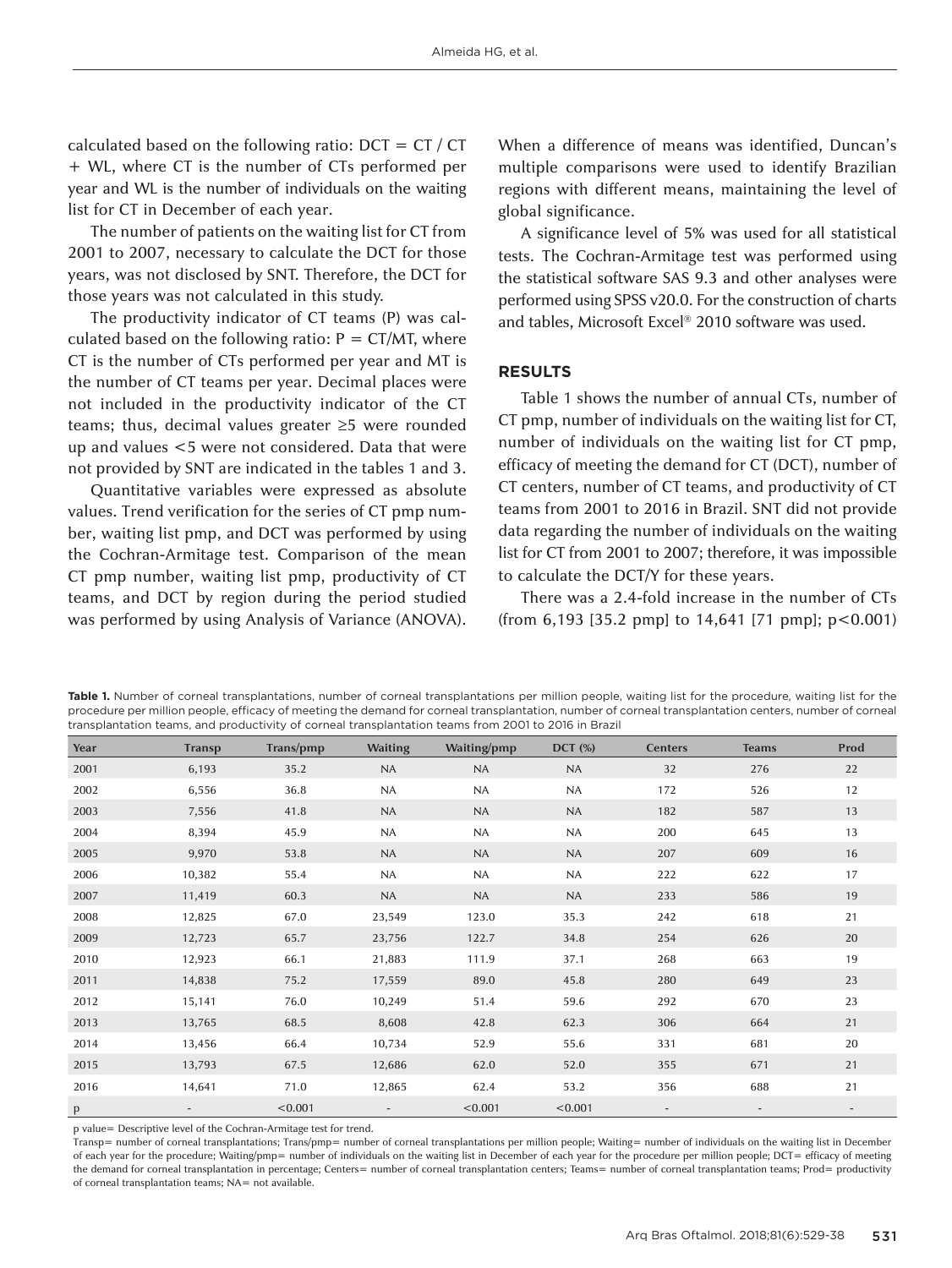in the 16 years investigated. The waiting list for the procedure decreased from 23,549 (123 pmp) in 2008 to 12,865 (62.4 pmp) in 2016, which was approximately 45.4% in 8 years (p<0.001). The DCT increased by 50.7% (from 35.3% in 2008 to 53.2% in 2016; p<0.001). There was an 11-fold increase in the number of CT centers (from 32 to 356) and a 2.5-fold increase in the number of CT teams (from 276 to 688). CT teams performed an average of 19 CTs per year.

Table 2 shows the number of CTs, as well as the number and productivity of CT teams, per year in Brazilian regions from 2001 to 2016. All Brazilian regions experienced a gradual increase in the number of CTs over a period of 16 years. The number of CT teams doubled on average in all the regions, except for the southeast region where the growth tripled over this period. The average productivity of CT teams remained stable in the midwestern (23) and southern (30) regions, but it increased between 2001 and 2016 in the northern (from 11 to 25) and northeastern (from 10 to 32) regions and decreased in the southeastern region (from 25 to 16) after 16 years.

Table 3 shows the number of CT pmp, waiting list for the procedure pmp, and DCT per year in Brazilian regions from 2001 to 2016. All the regions exhibited a gradual increase in the number of CT pmp after 16 years and a reduction in the waiting list after 9 years. DCT improved the most in the southern region, increasing nearly 4-fold (from 23.1% to 89.5%), while it remained stable in the southeastern region (average of 57.6%). In 2016, the northern, northeastern, and midwestern regions accounted for only 30.3%, 47.2%, and 57.7% of the demand, respectively.

Table 4 shows the summary for the variables evaluated: number of CT pmp, waiting list for the procedure pmp, productivity of CT teams, and DCT in Brazilian regions from 2001 to 2016. The average number of CT pmp  $(p<0.001)$  in the midwestern  $(86.3 \text{ pmp})$  and southeastern (77.3 pmp) regions was similar and higher than that in the southern region (65.8 pmp), which was higher than in the northeastern region (35.1 pmp). The northern region had the lowest mean value (16.9 pmp).

The midwestern region (158.6 pmp) had the highest mean number of individuals on the waiting list  $pmp (p=0.028)$ compared with other regions, which had similar values. The average productivity ( $p < 0.001$ ) in the southern region was the highest (30 CTs per team), followed by the midwestern (23 CTs) and northeastern (20.6 CTs) region, which had similar values. The southeastern (16.6 CTs) and northern (12.8 CTs) regions had the lowest average values. The mean DCT ( $p$ <0.001) in the southern and southeastern regions was the same (57.6%) and was

**Table 2.** Number of corneal transplantations, number of corneal transplantation teams, and productivity of corneal transplantation teams in Brazilian regions from 2001 to 2016

|      | Midwestern   |              |      | Northern     |              |                | <b>Northeastern</b> |             |      | Southern     |              |      | Southeastern |              |      |
|------|--------------|--------------|------|--------------|--------------|----------------|---------------------|-------------|------|--------------|--------------|------|--------------|--------------|------|
| Year | <b>Trans</b> | <b>Teams</b> | Prod | <b>Trans</b> | <b>Teams</b> | Prod           | <b>Trans</b>        | <b>Tams</b> | Prod | <b>Trans</b> | <b>Teams</b> | Prod | <b>Trans</b> | <b>Teams</b> | Prod |
| 2001 | 764          | 33           | 23   | 98           | 9            | 11             | 531                 | 55          | 10   | 1166         | 36           | 32,4 | 3634         | 143          | 25   |
| 2002 | 788          | 38           | 21   | 151          | 14           | 11             | 831                 | 73          | 11   | 1218         | 58           | 21,0 | 3568         | 343          | 10   |
| 2003 | 891          | 38           | 23   | 86           | 15           | 6              | 940                 | 81          | 12   | 1217         | 65           | 18,7 | 4422         | 388          | 11   |
| 2004 | 1138         | 60           | 19   | 88           | 22           | $\overline{4}$ | 1186                | 87          | 14   | 1168         | 63           | 18,5 | 4814         | 413          | 12   |
| 2005 | 1215         | 59           | 21   | 117          | 22           | 5              | 1200                | 79          | 15   | 1333         | 58           | 23,0 | 6105         | 391          | 16   |
| 2006 | 1200         | 62           | 19   | 147          | 21           | 7              | 1275                | 80          | 16   | 1705         | 60           | 28,4 | 6055         | 399          | 15   |
| 2007 | 1062         | 53           | 20   | 187          | 21           | 9              | 1481                | 80          | 19   | 1771         | 53           | 33,4 | 6918         | 379          | 18   |
| 2008 | 1037         | 59           | 18   | 252          | 22           | 11             | 1813                | 96          | 19   | 1836         | 56           | 32,8 | 7887         | 385          | 20   |
| 2009 | 1091         | 49           | 22   | 230          | 25           | 9              | 2114                | 94          | 22   | 1968         | 57           | 34,5 | 7320         | 401          | 18   |
| 2010 | 990          | 51           | 19   | 276          | 22           | 13             | 1981                | 107         | 19   | 2007         | 66           | 30,4 | 7669         | 417          | 18   |
| 2011 | 1588         | 47           | 34   | 317          | 26           | 12             | 2654                | 89          | 30   | 2678         | 65           | 41,2 | 7601         | 422          | 18   |
| 2012 | 1794         | 57           | 31   | 486          | 25           | 20             | 3016                | 103         | 29   | 2353         | 70           | 33,6 | 7492         | 415          | 18   |
| 2013 | 1397         | 59           | 24   | 465          | 25           | 19             | 2896                | 98          | 30   | 2030         | 66           | 30,8 | 6977         | 416          | 17   |
| 2014 | 1395         | 62           | 23   | 475          | 22           | 22             | 2666                | 106         | 25   | 2248         | 69           | 32,6 | 6672         | 422          | 16   |
| 2015 | 1556         | 58           | 27   | 463          | 21           | 22             | 2624                | 97          | 27   | 2367         | 68           | 34,8 | 6783         | 427          | 16   |
| 2016 | 1491         | 60           | 25   | 576          | 23           | 25             | 3387                | 106         | 32   | 2326         | 68           | 34,2 | 6861         | 431          | 16   |

Trans= number of corneal transplantations; Teams= number of corneal transplantation teams; Prod= productivity of corneal transplantation teams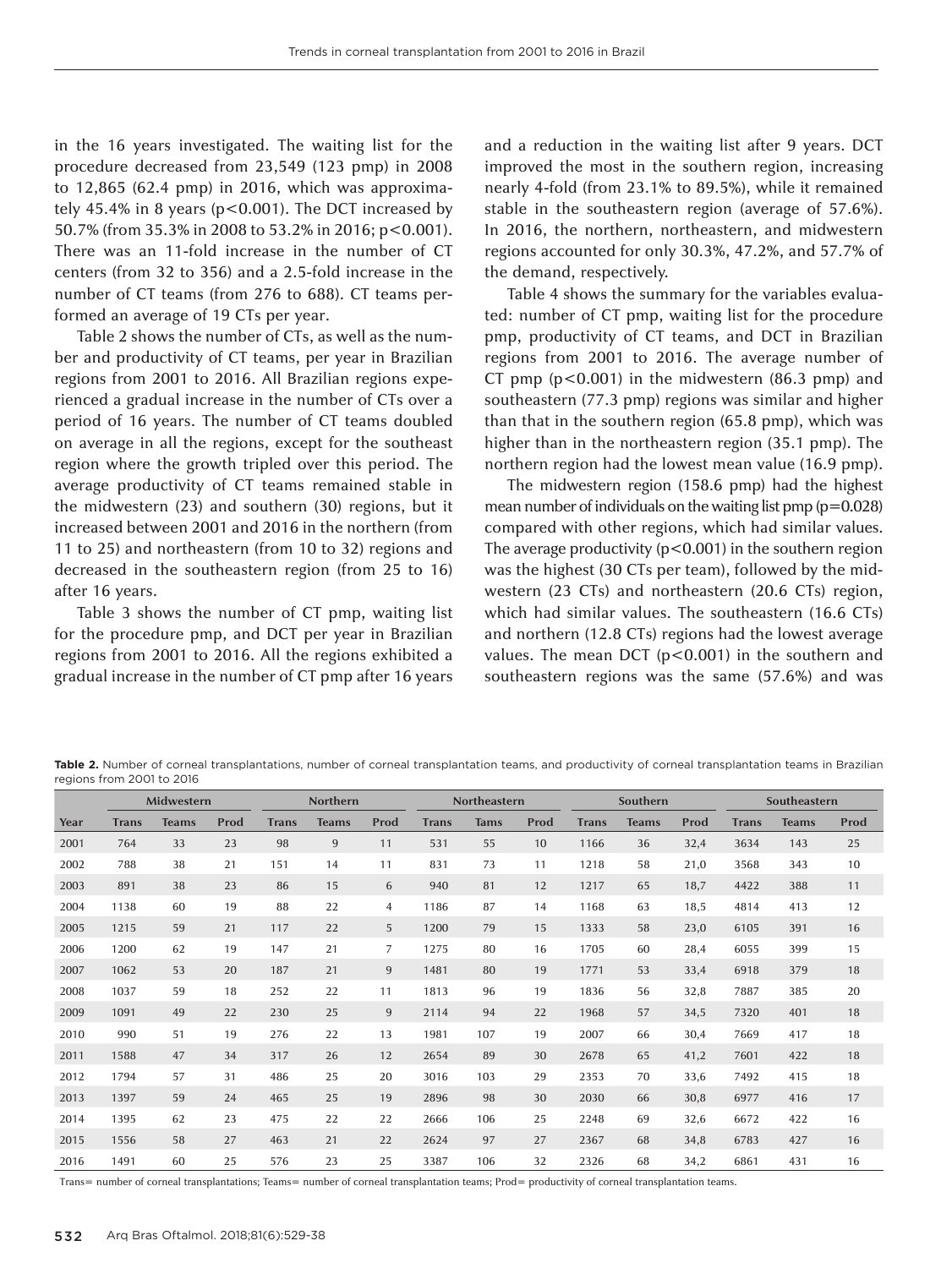superior to the values in the midwestern (42.6%) and northeastern (38.6%) regions, which were similar and superior to the northern region (22.6%).

# **DISCUSSION**

The demand for CT has increased due to the population's greater knowledge about corneal diseases and the possibility of cure, greater accessibility to health services, development of less invasive and safer keratoplasty techniques, increasing number of ophthalmologists able to perform transplantations and treat complications, and better visual rehabilitation in the postoperative period(10-12,24-27).

Surgical techniques allowing for selective replacement of anterior and posterior pathologic corneal tissue while retaining the healthy parts of the cornea are currently the "state of the art" in  $CT^{(28,29)}$ . Unfortunately, in Brazil, the legislative structure is not yet in place to allow eye banks to offer precut anterior and posterior corneal grafts<sup>(14)</sup>.

The indications for CT are distinct across countries and depend on the socioeconomic and demographic conditions of each population<sup> $(29-36)$ </sup>. The main indications described in the literature are keratoconus<sup>(33-35)</sup>, infectious keratitis, post-infection corneal scars(17,24,32,37,38), and bullous keratopathy<sup>(29,30)</sup>.

A study conducted by Sobrinho et al.<sup>(39)</sup> showed bullous keratopathy as the main indication for CT in the state of Pará (northern region of Brazil). It is believed that in regions where residents experience difficulties in accessing health services, the surgical indication is late and subsequent intumescent cataracts increase the difficulty of surgery and the number of intra- and postoperative complications, including bullous keratopathy(40). However, this topic requires extensive and complex discussions, and for that, another article will be needed to discuss it in detail.

Studies conducted in other parts of Brazil, in Latin America, and in Europe revealed keratoconus as the first indication of  $CT^{(33-35)}$ . Several other causes for keratoplasty have also been described in the literature, including leukoma, corneal ulcer, graft rejection/failure, descemetocele, trachoma, Fuchs' dystrophy, and congenital anomalies<sup>(32-41)</sup>.

Brazil currently has the largest public organ and tissue transplant program in the world $(15)$ . In 2016, there were 53 eye banks in operation in the country, 5 in the midwestern, 4 in the northern, 12 in the northeast, 14 in the south, and 18 in the southeastern regions $(42)$ .

**Table 3.** Number of corneal transplantations per million people, waiting list for the procedure per million people, and efficacy of meeting the demand for corneal transplantation in percentage in Brazilian regions from 2001 to 2016

|      | <b>Midwestern</b> |                 | Northern          |               |                 | <b>Northeastern</b> |               |                 | Southern          |               |                 | Southeastern      |               |                 |           |
|------|-------------------|-----------------|-------------------|---------------|-----------------|---------------------|---------------|-----------------|-------------------|---------------|-----------------|-------------------|---------------|-----------------|-----------|
| Year | Trans/<br>pmp     | Waiting/<br>pmp | <b>DCT</b><br>(%) | Trans/<br>pmp | Waiting/<br>pmp | <b>DCT</b><br>(%)   | Trans/<br>pmp | Waiting/<br>pmp | <b>DCT</b><br>(%) | Trans/<br>pmp | Waiting/<br>pmp | <b>DCT</b><br>(%) | Trans/<br>pmp | Waiting/<br>pmp | $DCT$ (%) |
| 2001 | 63.1              | <b>NA</b>       | NA                | 7.2           | <b>NA</b>       | NA                  | 10.7          | <b>NA</b>       | <b>NA</b>         | 45.4          | NA              | <b>NA</b>         | 48.5          | <b>NA</b>       | <b>NA</b> |
| 2002 | 63.7              | <b>NA</b>       | <b>NA</b>         | 10.9          | <b>NA</b>       | <b>NA</b>           | 16.6          | <b>NA</b>       | <b>NA</b>         | 46.9          | <b>NA</b>       | <b>NA</b>         | 47.0          | <b>NA</b>       | <b>NA</b> |
| 2003 | 70.7              | <b>NA</b>       | <b>NA</b>         | 6.1           | <b>NA</b>       | NA                  | 18.5          | <b>NA</b>       | <b>NA</b>         | 46.3          | <b>NA</b>       | <b>NA</b>         | 57.6          | <b>NA</b>       | <b>NA</b> |
| 2004 | 88.6              | <b>NA</b>       | NA                | 6.1           | <b>NA</b>       | <b>NA</b>           | 23.1          | <b>NA</b>       | <b>NA</b>         | 44.0          | NA              | <b>NA</b>         | 62.0          | <b>NA</b>       | <b>NA</b> |
| 2005 | 92.8              | <b>NA</b>       | <b>NA</b>         | 7.9           | <b>NA</b>       | NA                  | 23.1          | <b>NA</b>       | <b>NA</b>         | 49.7          | <b>NA</b>       | <b>NA</b>         | 77.8          | <b>NA</b>       | <b>NA</b> |
| 2006 | 90.0              | <b>NA</b>       | <b>NA</b>         | 9.7           | NA.             | <b>NA</b>           | 24.3          | <b>NA</b>       | <b>NA</b>         | 62.9          | <b>NA</b>       | <b>NA</b>         | 76.3          | <b>NA</b>       | <b>NA</b> |
| 2007 | 78.2              | <b>NA</b>       | <b>NA</b>         | 12.2          | <b>NA</b>       | <b>NA</b>           | 27.9          | NA              | <b>NA</b>         | 64.7          | NA              | <b>NA</b>         | 86.3          | <b>NA</b>       | <b>NA</b> |
| 2008 | 75.1              | 253.1           | 22.9              | 16.1          | 93.1            | 14.7                | 33.9          | 93.9            | 26.5              | 66.5          | 221.7           | 23.1              | 97.5          | 92.0            | 51.4      |
| 2009 | 77.6              | 313.4           | 19.9              | 14.4          | 101.2           | 12.5                | 39.1          | 116.5           | 25.1              | 70.6          | 158.2           | 30.9              | 89.6          | 86.2            | 51.0      |
| 2010 | 69.3              | 300.4           | 18.7              | 17.0          | 99.1            | 14.7                | 36.3          | 95.5            | 27.6              | 71.4          | 112.6           | 38.8              | 93.1          | 92.4            | 50.2      |
| 2011 | 109.3             | 168.5           | 39.3              | 19.2          | 77.3            | 19.9                | 48.3          | 72.7            | 39.9              | 94.5          | 100.7           | 48.4              | 91.5          | 84.1            | 52.1      |
| 2012 | 121.5             | 109.4           | 52.6              | 29.0          | 82.6            | 26.0                | 54.5          | 58.1            | 48.4              | 82.4          | 49.3            | 62.6              | 89.4          | 31.3            | 74.0      |
| 2013 | 93.2              | 61.9            | 60.1              | 27.4          | 61.9            | 30.7                | 51.9          | 53.8            | 49.1              | 70.5          | 31.3            | 69.2              | 82.6          | 32.2            | 71.9      |
| 2014 | 91.7              | 78.1            | 54.0              | 27.6          | 70.2            | 28.2                | 47.4          | 60.7            | 43.9              | 77.5          | 26.7            | 74.4              | 78.4          | 48.7            | 61.7      |
| 2015 | 100.8             | 72.5            | 58.1              | 26.5          | 74.3            | 26.3                | 46.4          | 71.7            | 39.3              | 81.0          | 18.1            | 81.7              | 79.1          | 66.2            | 54.4      |
| 2016 | 95.2              | 69.9            | 57.7              | 32.5          | 74.5            | 30.4                | 59.5          | 66.6            | 47.2              | 79.0          | 9.3             | 89.5              | 79.4          | 74.0            | 51.8      |

Trans/pmp= number of corneal transplantations per million people; Waiting/pmp= number of individuals on the waiting list in December of each year for the procedure per million people; DCT= efficacy of meeting the demand for corneal transplantation in percentage; NA= not available.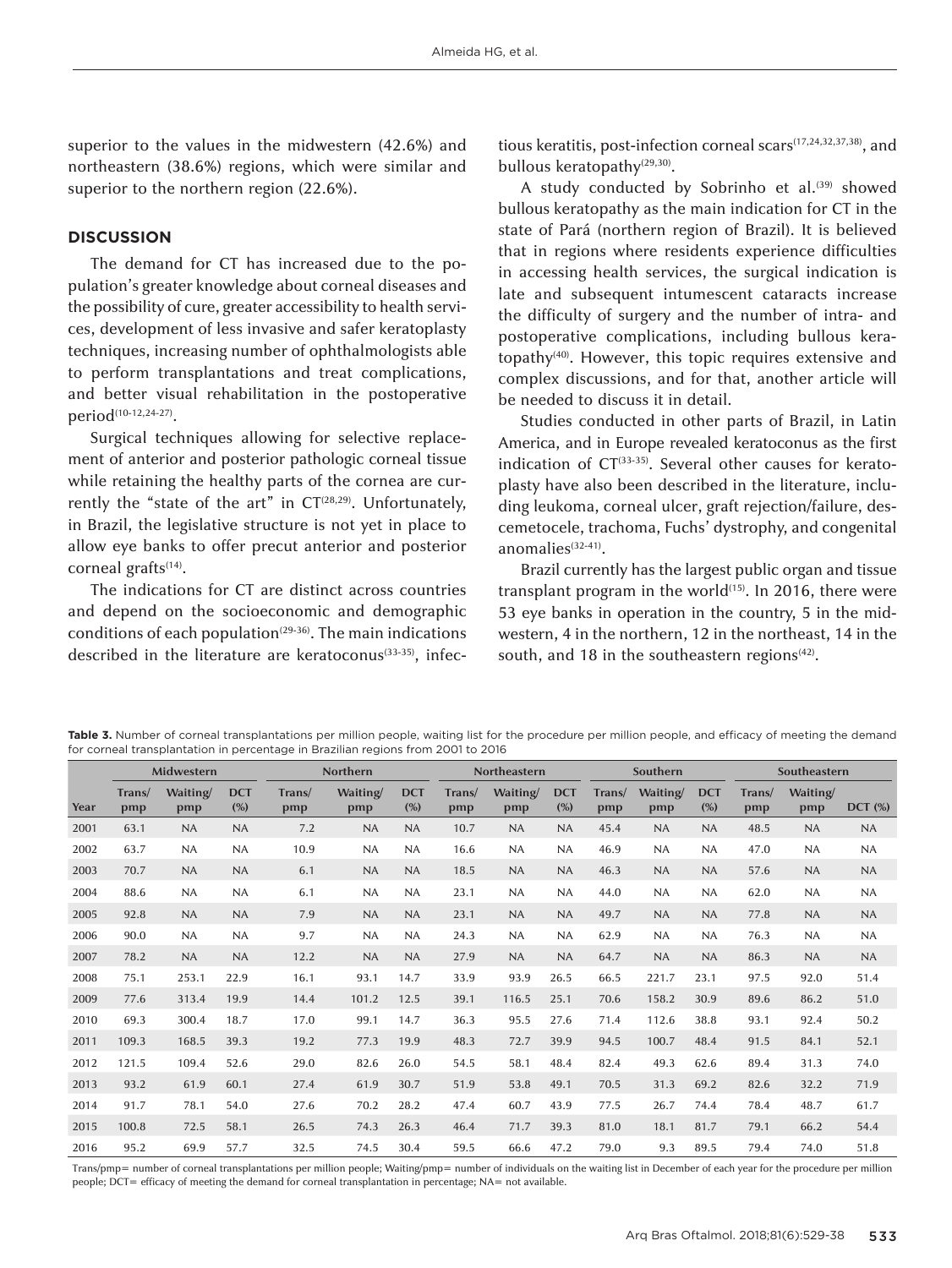|                          | Mean               | <b>Standard deviation</b> | Minimum | Maximum | $1°$ quartile | Medium | 3 <sup>o</sup> quartile | $\mathbf n$ | p       |
|--------------------------|--------------------|---------------------------|---------|---------|---------------|--------|-------------------------|-------------|---------|
| Trans/pmp                |                    |                           |         |         |               |        |                         |             | < 0.001 |
| Northern                 | 16.9 <sup>D</sup>  | 9.1                       | 6.1     | 32.5    | 8.4           | 15.3   | 27.2                    | 16          |         |
| Northeastern             | 35.1 <sup>c</sup>  | 15.0                      | 10.7    | 59.5    | 23.1          | 35.1   | 48.1                    | 16          |         |
| Southeastern             | 77.3 <sup>A</sup>  | 15.6                      | 47.0    | 97.5    | 65.6          | 79.3   | 89.6                    | 16          |         |
| Southern                 | 65.8 <sup>B</sup>  | 15.5                      | 44.0    | 94.5    | 47.6          | 68.5   | 78.6                    | 16          |         |
| Midwestern               | 86.3 <sup>A</sup>  | 16.4                      | 63.1    | 121.5   | 71.8          | 89.3   | 94.7                    | 16          |         |
| Waiting/pmp <sup>1</sup> |                    |                           |         |         |               |        |                         |             | 0.028   |
| Northern                 | 81.6 <sup>B</sup>  | 13.5                      | 61.9    | 101.2   | 72.3          | 77.3   | 96.1                    | 9           |         |
| Northeastern             | 76.6 <sup>B</sup>  | 20.9                      | 53.8    | 116.5   | 59.4          | 71.7   | 94.7                    | 9           |         |
| Southeastern             | 67.5 <sup>B</sup>  | 24.5                      | 31.3    | 92.4    | 40.5          | 74.0   | 89.1                    | 9           |         |
| Southern                 | 80.9 <sup>B</sup>  | 73.0                      | 9.3     | 221.7   | 22.4          | 49.3   | 135.4                   | 9           |         |
| Midwestern               | $158.6^{\text{A}}$ | 104.1                     | 61.9    | 313.4   | 71.2          | 109.4  | 276.8                   | 9           |         |
| Productivity             |                    |                           |         |         |               |        |                         |             | < 0.001 |
| Northern                 | 12.8 <sup>c</sup>  | 6.6                       | 4.0     | 25.0    | 7.5           | 11.2   | 19.2                    | 16          |         |
| Northeastern             | 20.6 <sup>B</sup>  | 7.5                       | 9.7     | 32.0    | 14.0          | 18.7   | 28.8                    | 16          |         |
| Southeastern             | 16.6 <sup>c</sup>  | 3.7                       | 10.4    | 25.4    | 15.3          | 16.4   | 18.3                    | 16          |         |
| Southern                 | 30.0 <sup>A</sup>  | 6.5                       | 18.5    | 41.2    | 24.4          | 32.5   | 34.1                    | 16          |         |
| Midwestern               | 23.0 <sup>B</sup>  | 4.5                       | 17.6    | 33.8    | 19.6          | 22.4   | 24.5                    | 16          |         |
| DCT $(%)$ <sup>1</sup>   |                    |                           |         |         |               |        |                         |             | < 0.001 |
| Northern                 | 22.6 <sup>c</sup>  | 7.2                       | 12.5    | 30.7    | 14.7          | 26.0   | 29.3                    | 9           |         |
| Northeastern             | 38.6 <sup>B</sup>  | 9.7                       | 25.1    | 49.1    | 27.1          | 39.9   | 47.8                    | 9           |         |
| Southeastern             | 57.6 <sup>A</sup>  | 9.4                       | 50.2    | 74.0    | 51.2          | 52.1   | 66.8                    | 9           |         |
| Southern                 | 57.6 <sup>A</sup>  | 23.4                      | 23.1    | 89.5    | 34.9          | 62.6   | 78.1                    | 9           |         |
| Midwestern               | 42.6 <sup>B</sup>  | 17.6                      | 18.7    | 60.1    | 21.4          | 52.6   | 57.9                    | 9           |         |

**Table 4.** Measures of number of corneal transplantations per million people, waiting list for the procedure per million people, productivity of corneal transplantation teams, and efficacy of meeting the demand for corneal transplantation in percentage in Brazilian regions from 2001 to 2016 in Brazil

p value= descriptive level of ANOVA.

(A), (B), (C), and (D) present distinct means according to Duncan's multiple comparisons.

1 = Data made available from 2008.

Trans/pmp= number of corneal transplantations per million people; Waiting/pmp= number of individuals on the waiting list in December of each year for the procedure per million people; p= productivity of corneal transplantation teams; DCT= efficacy of meeting the demand for corneal transplantation in percentage; n= number of years analyzed.

The National Organ and Tissue Transplantation Policy is based on laws that guarantee free donation, beneficence toward recipients, and non-maleficence toward donors<sup>(43)</sup>. Notification of potential donors is required and should be reported to the Organ Notification, Collection and Distribution Unit (CNCDO), as well as to the eye bank operating in the region. According to the Ministry of Health, the waiting list for transplants is unique in each state of Brazil, and care is given in order of arrival, considering emergency criteria<sup>(43)</sup>.

Brazilian law requires family consent for the removal of organs and tissues for transplant<sup>(44)</sup>. A recent modification in the legislation $(45)$  enables authorization of the donation by family members up to the second degree.

Considering the number of cornea pmp donated in 2016, Brazil had a rate of 146.8 pmp, ahead of other

developing countries such as Costa Rica (35.1 pmp), Mexico (26.9 pmp), Uruguay (24.7 pmp), Ecuador (16.8 pmp), Paraguay (12.8 pmp), and Chile (10.1 pmp) $(46)$ .

Table 1 shows that the number of corneal transplants performed in Brazil increased from 6,193 in 2001 (35.2 pmp) to 14,641 in 2016 (71.0 pmp), an increase of approximately 136% over 16 years (p<0.001). The waiting list for the procedure decreased from 23,549 (123 pmp) in 2008 to 12,865 (62.4 pmp) in 2016, approximately 45.4% in 8 years (p<0.001).

According to the Brazilian Association of Organ Transplants (ABTO), the estimated annual need for keratoplasty in 2016 was 18,401 transplants (90 pmp) $(47)$ . According to the data shown in table 1, a total of 14,641 transplants (71.0 pmp) were performed in 2016, approximately 20.5% (3,760) less than the ideal number for the country.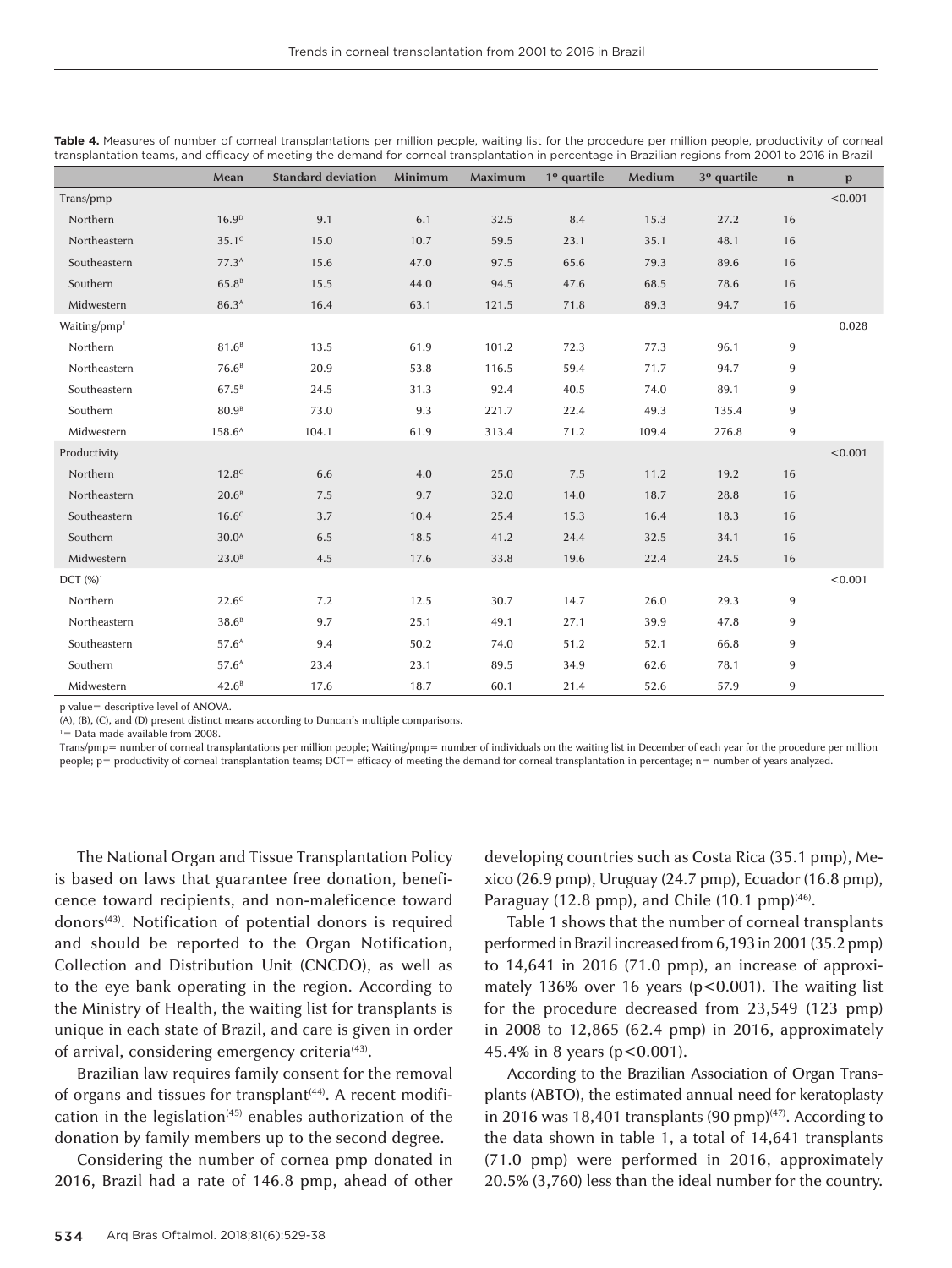The results showed that the country met 35.3% of the CT (DCT) demand in 2008 and 53.2% in 2016 (Table 1). However, despite the increase of 50.7% over the years, the DCT in Brazil remains low, which contributed to the high number of patients on the waiting list for CT in 2016 (12,865 patients - 62.4 pmp).

In 2001, the Ministry of Health established the National Program for the Implementation of Tissue Eye Banks, whose purpose was to increase the collection of corneas, shorten the time spent by recipients on the waiting list, and significantly increase the number of CTs performed<sup>(48)</sup>.

The effect of this measure can be observed in the data presented in this study, as the number of CT centers and CT teams increased 11 folds (from 32 to 356) and 2.5 folds (from 276 to 688), respectively (Table 1). The productivity of the CT teams remained constant over the years, with an annual average of 19 CTs per team over 16 years (Table 1).

The obstacle to further progress is not the low number of CTs or the productivity of CT teams, but is probably related to the number of corneal donations, which has yet to meet the needs of the Brazilian population.

Studies emphasize the importance of greater conversion of potential donors to effective donors and, consequently, increased rates of CT, in order to ensure adequate population assistance<sup>(49,50)</sup>. Prolonged time on a waiting list has a negative impact on biopsychosocial well-being, cure probabilities, the nature and extent of sequelae in patients, family members, and society $(14,51)$ .

The waiting time for CT has been described in the literature for some Brazilian states: in Pará, most patients waited 1 to 3 years for  $CT^{(39)}$ , while in the states of Pernambuco<sup>(37)</sup> and São Paulo<sup>(52)</sup>, the wait was approximately 4 months.

In some Brazilian states and regions, recruitment teams concentrate their efforts on obtaining the cornea of multiple organ donors, taking action following brain deaths, and mobilization in cases of cardiorespiratory arrest, which are an important source of corneal donations. This is an important measure that would help reduce the waiting lists for CT in the country.

Brazilian law establishes $(43)$  a legal requirement to collect eye tissues only within 6 hours after death or 24 hours if the entire body is kept in a cold room. The protocol observed by the Eye Bank Association of America<sup>(53)</sup> does not establish a period for collecting corneas after death. Rather, it states that ice packs should be used in the orbital area over the eyelids to extend the time limit for enucleation, thus attempting to reduce damage

to eye tissues by toxins that form naturally after death. Because of the legal time limit for collecting corneas in Brazil, many corneas are rejected for donation<sup>(14)</sup>.

With regard to organ and tissue donation, several reasons for family refusal have been documented in the literature, including religious motivations, bureaucracy, lack of credibility of the health system, lack of knowledge of the concept of brain death, and fear of negligent medical treatment to speed up donation<sup>(14,53-61)</sup>. Studies have shown that the information on CT provided to the population, medical students, physicians, and health professionals remains insufficient $(42,55,62-65)$ .

Therefore, if assisting health professionals and staff involved in the identification of potential donors and family interviews were adequately trained and qualified, the number of tissue donated would likely increase, effectively reducing the waiting lists for CT in the country.

Brazil is a country of continental dimensions with important social, cultural, and economic diversity between regions, which influence the quality of health services provided to the society. Research has shown that although the number of CTs in Brazil has increased over the years, regional differences still need to be resolved. The large number of CTs concentrated in a few states in comparison with other populous states in Brazil is worthy of not $e^{(14,66)}$ .

Tables 2 and 3 show that the number of CTs performed in the northern and northeast regions increased 5 folds in 16 years. However, in 2016, this number accounted for only 4% (576 CTs − 32.5 pmp) and 23% (3,387 CTs - 59.5 pmp) of the country's CT, respectively, while the southeast region accounted for 47% (6,861 CTs - 79.4 pmp) that year. The number of CTs reached a peak of 1,794 (121.5 pmp) in 2012 in the midwestern region, but it has been declining since, reaching 1,491 CT (95.2 pmp) in 2016, the highest value found in Brazil that year.

Nonetheless, all Brazilian regions showed a gradual increase in the number of CT pmp after 16 years (Table 3). Additionally, during the period under study, the average number of CT pmp (p<0.001) in the midwestern (86.3 pmp) and southeastern (77.3 pmp) regions were similar and higher than in the southern region (65.8 pmp), which in turn was higher than in the northeastern region (35.1 pmp). The northern region (16.9 pmp) had the lowest mean value (Table 4).

The number of CT teams doubled on average in all regions except in the southeast, where growth tripled over the same period (Table 2). However, the distribution of teams in Brazil is heterogeneous. In 2016, 63% (431) of the CT teams were located in the southeastern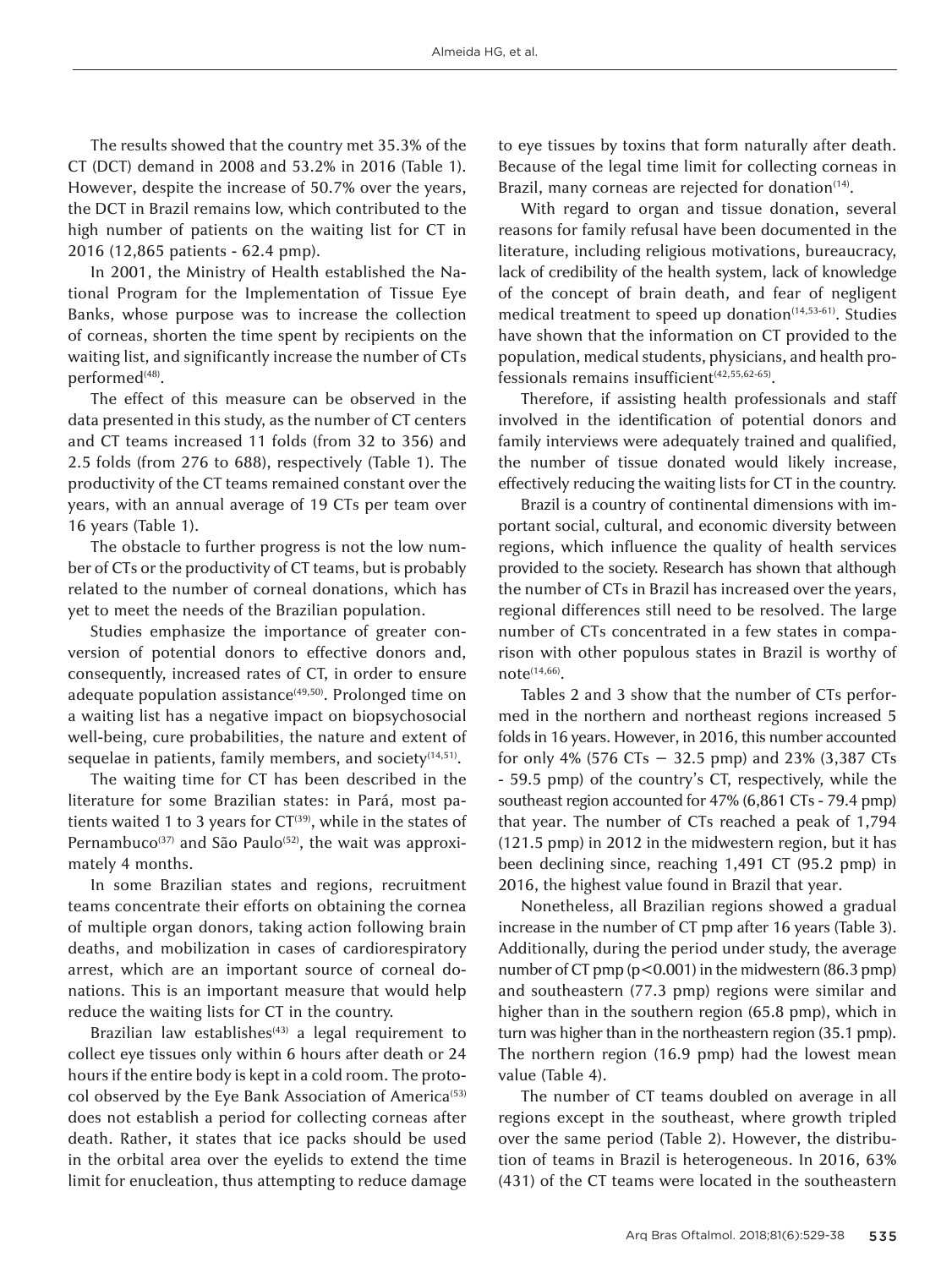region and 13% (106) were located in the northeastern region. The southern and midwestern regions had less than 10% each of the teams registered in the country, and there were only 3% teams registered in the country in the norther region (23).

Table 2 shows that the productivity of the CT teams remained stable over the 16 years evaluated in the midwestern (23) and southern (30) regions, but it increased between 2001 and 2016 in the northern (from 11 to 25) and northeast (from 10 to 32) regions and decreased in the southeastern region (from 25 to 16). The latter was due to the high number of teams registered in the region in 2016 (431). During the period under study, the average productivity  $(p<0.001)$  was highest in the southern region (30 CTs per team), followed by the midwestern (23 CTs) and northeastern (20.6 CTs) regions, which were similar. The southeastern (16.6 CTs) and northern (12.8 CTs) regions had the lowest average values (Table 4).

It should be noted that the reduced number of CT teams may indirectly represent a lower number of ophthalmologists capable of diagnosing and treating severe corneal diseases. This would hamper population access to specialized medical care and reduce the number of CT indications, thus falsifying the number of patients on the waiting list.

Kara-Junior et al.<sup>(6)</sup> described the difficulty of access to the waiting list, stating that 50% of the patients, especially those with low income and an indication for CT, did not join the queue because they were not correctly oriented, did not understand the information, and did not present socioeconomic conditions necessary to enable treatment and to register effectively on the waiting list for CT.

Table 3 shows that the DCT increased in the southern region, which had a nearly 4-fold increase between 2008 (23.1%) and 2016 (89.5%). The DCT for the southeast region peaked in 2012 (74%) and remained stable afterward (average of 57.6%). In 2016, the northern, northeastern, and midwestern regions accounted for only 30.3%, 47.2%, and 57.7% of the demand, respectively. Table 4 shows that the mean DCT (p<0.001) in the southern and southeastern regions was the same (57.6%) and superior to the midwestern (42.6%) and northeastern (38.6%) regions, which were similar and superior to the northern region (22.6%).

All the regions of Brazil had a reduction in the waiting list after 9 years, but the highlight was the southern (6.121 patients [221.1 pmp] to 273 patients [9.3 pmp]) and midwestern (3,497 patients [253.1 pmp] to 1,095

patients [69.9 pmp]) regions, which showed a significant decrease in the queue (Table 3). The number of patients in waiting lists decreased by approximately 1.3 folds in the northern (to 74.5 pmp), northeastern (93.9 to 66.6 pmp), and southeast (92 to 74 pmp) regions. In 2016, 6,388 (74 pmp) patients were awaiting CT in the southeast region, which was equivalent to 50% of the total number of patients in the waiting list in Brazil that year. The midwestern region (158.6 pmp) had the highest mean number of individuals on the waiting list pmp (p=0.028) compared with the other regions, which were similar to each other (Table 4).

This finding probably indicates that patients are migrating from other regions to the state of Goiás, São Paulo, and Federal District, which have a more structured transplantation program and provide easier access to health services and treatment to the population compared to other Brazilian states.

According to a study by Almeida et al.<sup>(39)</sup>, states in the northern and northeastern regions of Brazil experience difficulty with temporary contract regimes, high turnover of staff in centers, logistical problems, and lack of cooperation between municipal and state governments, often motivated by political differences. Thus, difficulties with corneal donation and transplants identified in these regions are consequences of recent and poorly structured transplant programs, lack of qualified professionals, and limited resources for infrastructure investment, resulting in low rates of notification of potential donors, corneal uptake, and CTs performed<sup>(47)</sup>.

These regions and states with lower CT rates in Brazil require a greater number of Intra-Hospital Commission on Organ and Transplant Tissue Donation (CIHDOTT) and Organ and Tissue Procurement Organizations that are capable of identifying potential donors, conducting a proper family interview, and increasing the number of accepted donations of organs and tissues.

The greatest number of CTs is concentrated in the southeastern, midwestern, and southern regions of Brazil, where programs are better structured, are more established, receive support from the local government, and have better prepared medical teams, all of which clearly contribute to facilitating access to health services and improving care for the population $(47)$ .

The data disclosed by SNT show that Brazil has been improving its capacity to perform CTs in the past 16 years, although this improvement varies across regions. However, it is necessary to expand the resources provided in Brazilian law to reimburse eye banks, rather than the hospitals in which they are installed, for the proce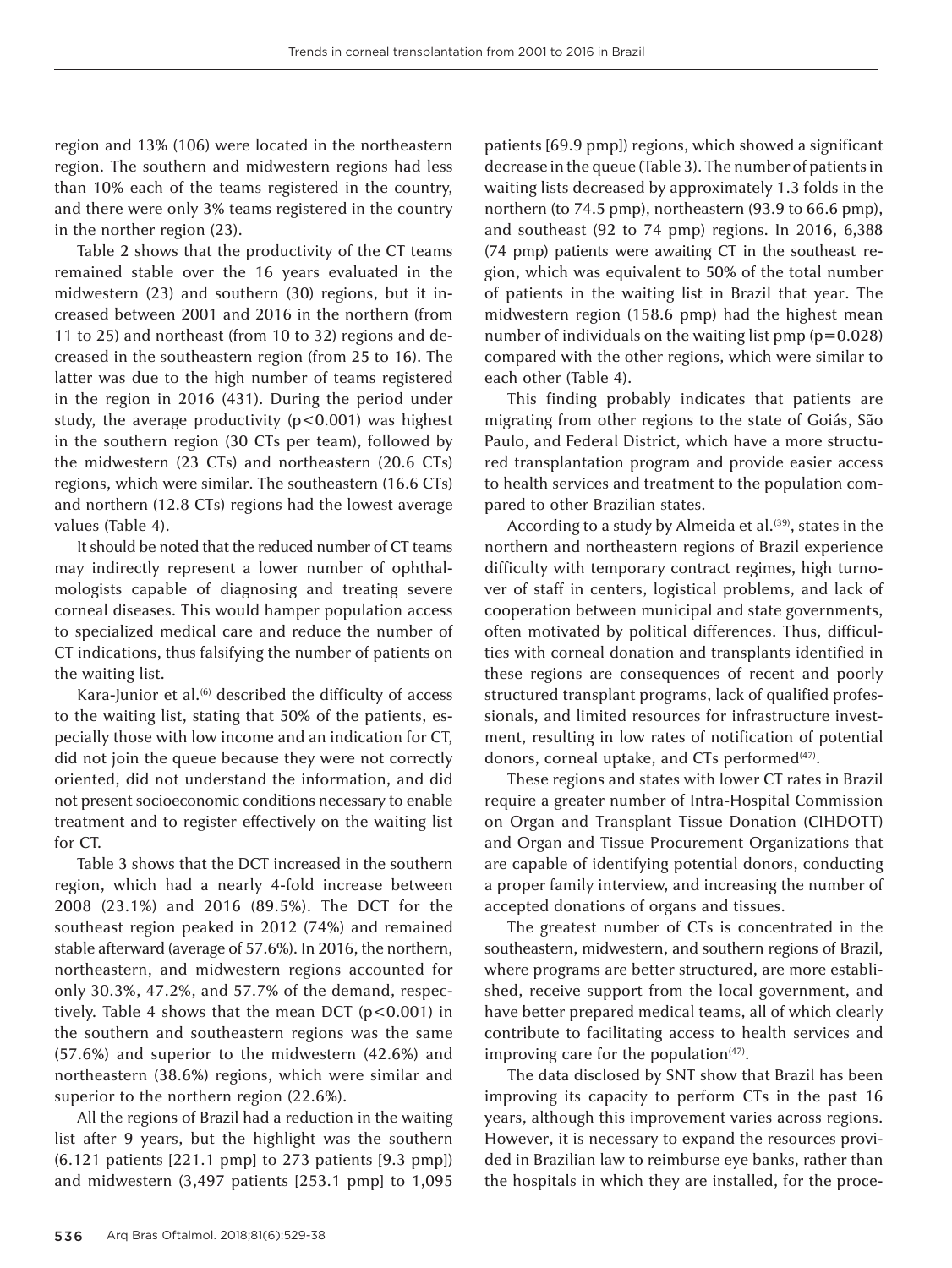dures performed. The resources allocated to banks must be sufficient to cover the costs of purchasing equipment, consumables, means of preservation, transport system, communication, hiring of human resources for 24-hour operation, and provision of quality service to society.

It is also essential to strengthen SNT and to standardize the data made available to the public, health professionals, ophthalmology society, and the government to ensure proper reporting of annual variables so that more detailed research can be conducted in Brazil. This would make it possible to improve the capacity to meet the annual demand for corneal transplants, drastically reducing the time and number of patients in corneal transplant waiting lists.

This study also emphasizes the importance of increasing the awareness of the Brazilian population through information about CT. It is necessary to act in the media to publicize and promote the donation of organs and tissues, emphasizing the capacity of this humanitarian act to save and improve the quality of life for the patients treated, their families, and society in general.

In addition, we reinforce the importance of developing new studies in the Brazilian regions and states in order to create a detailed national overview of corneal transplants, identify local difficulties, and suggest specific solutions capable of overcoming social, cultural, and economic barriers to CT progress in the donation, capture, storage, and distribution of corneas in Brazil and Brazilian regions.

#### **REFERENCES**

- 1. Pascolini D, Mariotti SP. Global estimates of visual impairment: 2010. Br J Ophthalmol. 2012;96(5):614-8.
- 2. Foster A, Gilbert C, Johnson G. Changing patterns in global blindness: 1988-2008. Community Eye Health. 2008;21(67):37-9.
- 3. Papadopoulos K. The impact of individual characteristics in self-esteem and locus of control of young adults with visual impairments. Res Dev Disabil. 2014;35(3):671-5.
- 4. Papadopoulos K, Papakonstantinou D, Montgomery A, Solomou A. Social support and depression of adults with visual impairments. Res Dev Disabil. 2014;35(7):1734-41.
- 5. van der Aa HP, Comijs HC, Penninx BW, van Rens GH, van Nispen RM. Major depressive and anxiety disorders in visually impaired older adults. Invest Ophthalmol Vis Sci. 2015;56:849-54.
- 6. Kara-Junior N, Mourad PCA, Espíndola RF, AbilRuss HH. Expectation and knowledge among patients with keratoplasty indication. Rev Bras Oftalmol. 2011;70(4):230-4.
- 7. Brunette I, Roberts CJ, Vidal F, Harissi-Dagher M, Lachaine J, Sheardown H, et al. Alternatives to eye bank native tissue for corneal stromal replacement. Prog Retin Eye Res. 2017;59:97-130.
- 8. Tan DT, Dart JK, Holland EJ, Kinoshita S. Corneal transplantation. Lancet. 2012;379(9827):1749e61.
- 9. Ple-Plakon PA, Shtein RM. Trends in corneal transplantation: indications and techniques. Curr Opin Ophthalmol. 2014;25(4):300-5.
- 10. Anshu A, Price MO, Price FW. Risk of corneal transplant rejection significantly reduced with Descemet's membrane endothelial keratoplasty. Ophthalmology. 2012;119(3):536-40.
- 11. Park CY, Lee JK, Gore PK, Lim CY, Chuck RS. Keratoplasty in the United States: A 10-Year Review from 2005 through 2014. Ophthalmology. 2015;122(12):2432-42.
- 12. Duman F, Kosker M, Suri K, Reddy JC, Ma JF, Hammersmith KM, Nagra PK, Rapuano CJ. Indications and outcomes of corneal transplantation in geriatric patients. Am J Ophthalmol. 2013; 156(3):600-7.
- 13. Eye Bank Association of America. Statistics. 2016. [Internet]. Washington (DC): Eye Bank Association of America; 2016. [cited 2018 May 1]. Available from: https://restoresight.org/who-we-are/ statistics/
- 14. Bonfadini G, Roisman V, Prinz R, Sarlo R, Rocha E, Campos M. Donation and waiting list for corneal transplantation in the State of Rio de Janeiro. Rev Bras Oftalmol. 2014;73(4):237-42.
- 15. Brasil. Ministério da Saúde. Sistema Nacional de Transplantes [Internet]. [citado 2018 Maio 26]. Disponível em: http://portalms. saude.gov.br/acoes-e-programas/doacao-transplantes-de-orgaos/ servicos/estatisticas
- 16. Zantut F, Holzchuh R, Boni RC, Mackus EC, Zantut PR, Nakano C, Lui Netto A, Hida RY. Comparative analysis of the donor cornea quality and of the interval between death and preservation before and after new sanitary and technique rules in a University Eye Bank. Arq Bras Oftalmol. 2012;75(6):398-401.
- 17. Barbosa AP, Almeida Júnior GC, Teixeira MF, Barbosa JC. [Evaluation of penetrating keratoplasty indications in inner part of the São Paulo state]. Rev Bras Oftalmol. 2012;71(6):353-7. Portuguese.
- 18. Marcomini LAG, Sobral RMGR, Seixas GO, Faria e Sousa SJ. Corneal selection for transplants. Rev Bras Oftalmol. 2011;70(6):430-6.
- 19. Hilgert CVR, Sato EH. Management performance of eye banks and its impact on those organizations results. Rev Bras Oftalmol. 2012;71(1):28-35.
- 20. Knihs NS, Roza BA, Schirmer J, Ferraz AS. Application of Spanish quality instruments about organ donation and transplants validated in pilot hospitals in Santa Catarina. J Bras Nefrol. 2015;37(3): 323-32.
- 21. Sano RY, Sano FT, Dantas MC, Lui AC, Sano ME, Lui Neto A. Analysis of the transplanted corneas at Santa Casa de São Paulo Eye Bank. Arq Bras Oftalmol. 2010;73(3):254-8.
- 22. dos Santos CG, Pacini KM, Adán CB, Sato EH. Discarding causes of cornea collected by eye bank of São Paulo hospital in two years. Rev Bras Oftalmol. 2010;69(1):18-22.
- 23. Instituto Brasileiro de Geografia e Estatística (IBGE). [Internet]. [citado 2018 Maio 26] Disponível em: https://www.ibge.gov.br/
- 24. Gogia V, Gupta S, Titiyal JS, Panda A, Pandey RM, Tandon R. A preliminary descriptive analysis of Corneal Transplant Registry of National Eye Bank in India. Cont Lens Anterior Eye. 2014; 37(2):111-5.
- 25. Röck T, Bramkamp M, Bartz-Schmidt KU, Röck D. Organ transplantation scandal influencing corneal donation rate. Int J Ophthalmol. 2017;10(6):1001-3.
- 26. Sharma B, Shrivastava U, Kumar K, Baghel R, Khan F, Kulkarni S. Eye Donation Awareness and Conversion Rate in Hospital Cornea Retrieval Programme in a Tertiary Hospital of Central India. Journal of Clinical and Diagnostic Research. 2017;11(8):12-5.
- 27. Flockerzi E, Maier P, Böhringer D, Reinshagen H, Kruse F, Cursiefen C, et al. Trends in corneal transplantation from 2001 to 2016 in Germany: a report of the dog-section cornea and its keratoplasty registry. Am J Ophthalmol. 2018;188:91-8.
- 28. Reinhart WJ, Musch DC, Jacobs DS, Lee WB, Kaufman SC, Shtein RM. Deep anterior lamellar keratoplasty as an alternative to penetrating keratoplasty a report by the American Academy of Ophthalmology. Ophthalmology. 2011;118(1):209-18.